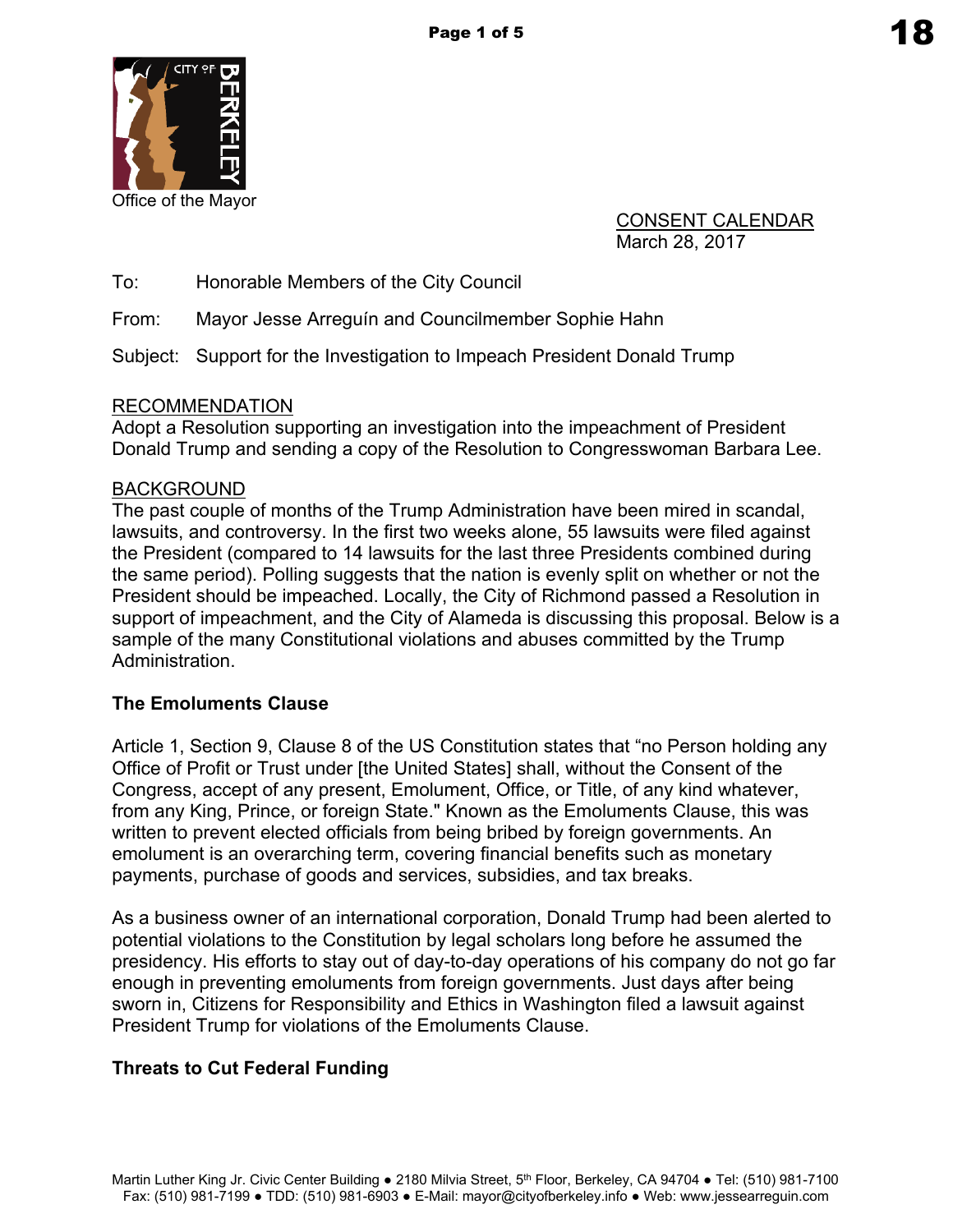A major campaign promise, which is rife with legal questions is his promise to eliminate federal funding to Sanctuary Cities. The President has no legal authority to unilaterally cut funding to cities or states, as this would need approval from Congress. Additionally, the federal government can only strip funding that is related to the policy involved. Additionally, the federal government cannot use threats of cuts as a form of coercion for making entities comply with the demands of the federal government.

Despite multiple case law explicitly expressing the limitations on funding cuts that the President or federal government can make, this has not stopped President Trump from making such threats. An executive order was signed that paves the way to cutting funds from Sanctuary Cities, which Berkeley identifies as. Separately, President Trump made a threat on Twitter to cut all federal funding to UC Berkeley.

### **Russian Communications**

During the 2016 campaign, Donald Trump held a press conference where he explicitly called upon Russian hackers to target Hillary Clinton's emails. Documents from the Democratic Party were leaked in what US intelligence agencies report to have come from Russia. At the same time, Trump's then campaign manager, Paul Manafort, was accused of accepting millions of dollars for representing Russian interests in the Ukraine and United States.

During the Trump Presidency, it was revealed that at least two top officials that were nominated/appointed by Trump had communications with Russians during the election. National Security Advisor General Michael Flynn was forced to resign after it emerged he had lied about the content of his conversations with Russian Ambassador to the US Sergei Kislyak. More recently, Attorney General Jeff Sessions lied in a testimony under oath as to whether he had communications with Russian authorities during the 2016 election.

### **Undermining Freedom of the Press**

A prominent feature of the First Amendment is the Freedom of Press. But the media has been consistently oppressed and undermined by Donald Trump in both the campaign and his Presidency. From insulting and mocking journalists with disabilities to describing any media outlet that does their journalist duties of asking the tough questions as "fake news", Trump has continuously made attempts to silence and discredit the media.

What is more alarming is President Trump's repeated accusations of the media being the enemy of the American people. On February 24, major media outlets including the New York Times, CNN, and BBC, were barred from attending a press briefing.

### **National Security Risks**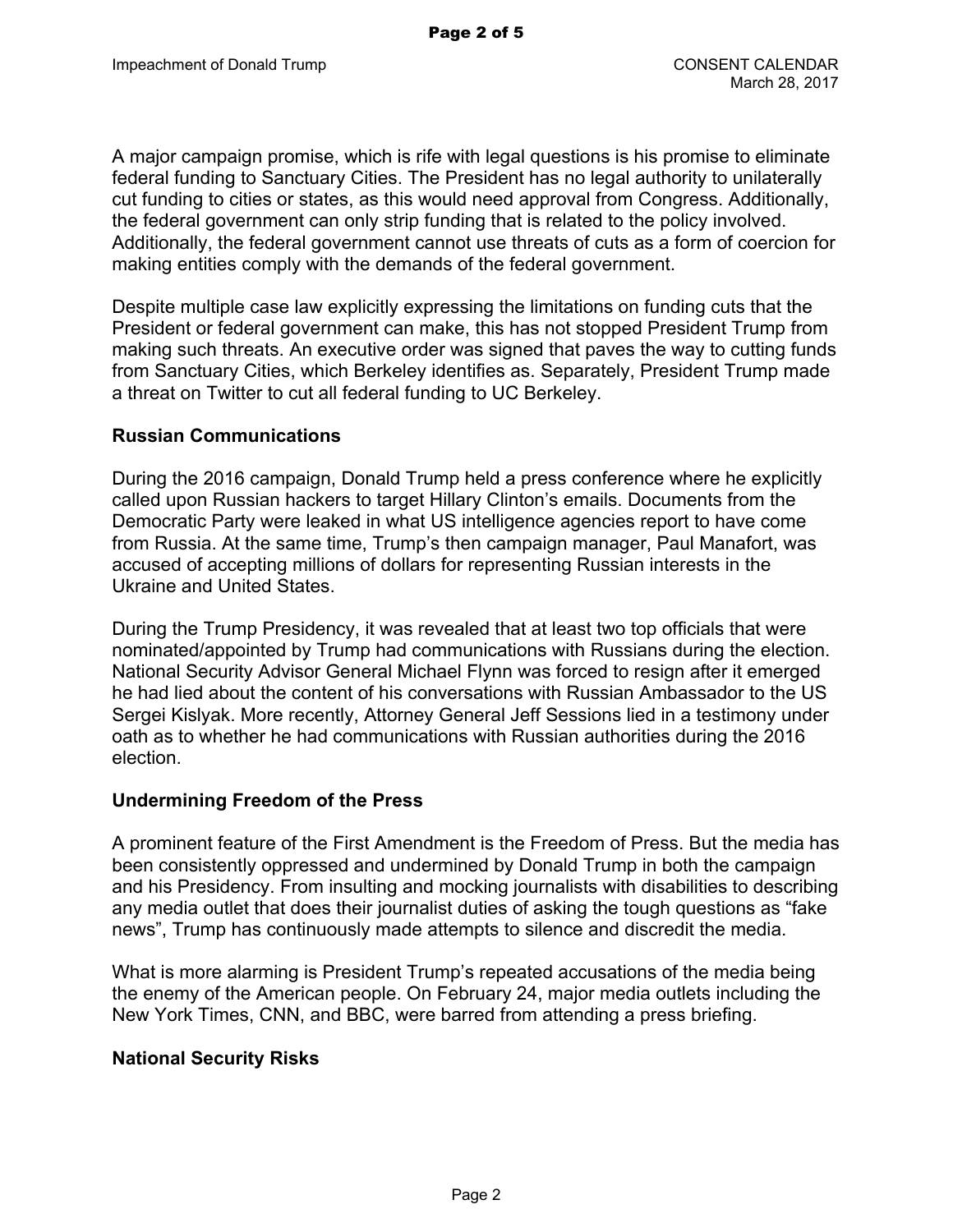While there may be nothing legally wrong with President Trump's lack of attendance at security briefings, it does raise concerns about the President's ability to handle international crises. The use of Twitter as a medium for communication of off-the-cuff comments have raised eyebrows in multiple countries, including Mexico, Australia, Sweden, and China. Such diplomatic hiccups weaken the US's standing on the international community.

A potential breach in national security took place during an open meeting between President Trump and Japanese Prime Minister Shinzo Abe at Trump's Mar-A-Lago Resort. Both leaders were notified of a missile launch by North Korea in front of guests instead of a private, confidential setting, potentially compromising details regarding a national security incident.

#### **Abuse of Executive Powers**

On multiple occasions, President Trump has used his powers as a bully pulpit. His comments that millions of Americans voted illegally in the 2016 election without being able to provide a single shred of evidence to back up such ludicrous claims serves only to undermine the democratic process.

When the check and balances of American government went into play when the courts overturned an executive order banning travel from seven Muslim-majority countries, President Trump lashed out against the judicial branch and attempted to discredit the judges and ruling. When he did not get his way, he instead circumnavigated the system by signing a very similar executive order.

FINANCIAL IMPLICATIONS None.

ENVIRONMENTAL SUSTAINABILITY No adverse effects to the environment.

CONTACT PERSON Jesse Arreguin, Mayor 510-981-7100

Attachments: 1: Resolution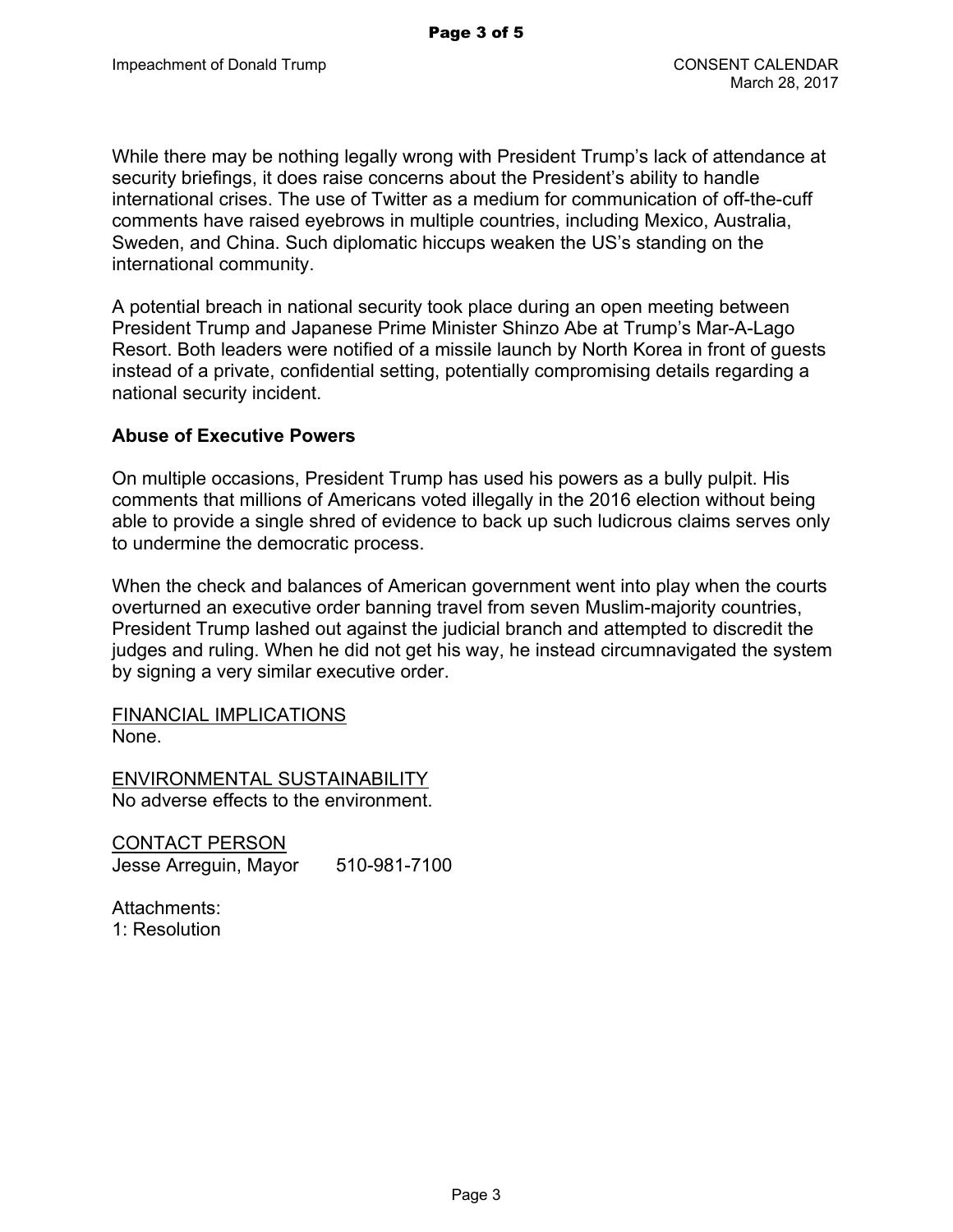#### RESOLUTION NO. ##,###N.S.

### IN SUPPORT OF A CONGRESSIONAL INVESTIGATION TO IMPEACH PRESIDENT DONALD J TRUMP

WHEREAS, the following clauses provides a written testimony to some of the various abuses, violations, and scandals committed by United States President Donald J. Trump; and

WHEREAS, Article 1, Section 9, Clause 8 of the US Constitution – the Emoluments Clause – states that "no Person holding any Office of Profit or Trust under [the United States] shall, without the Consent of the Congress, accept of any present, Emolument, Office, or Title, of any kind whatever, from any King, Prince, or foreign State"; and

WHEREAS, this clause is interpreted as an anti-bribery provision, which would prevent business deals being made between a company owned by an elected official and a foreign government; and

WHEREAS, an emolument covers a broad range of financial benefits, including but not limited to monetary payments, purchase of goods and services, subsidies, and tax breaks; and

WHEREAS, after the November 2016 election, leading constitutional scholars warned the then President-elect that unless he fully divests from his business and sets up a blind trust, he would be in violation of the Constitution; and

WHEREAS, on January 11, 2017, President-elect Trump announced he would stay out of day-to-day operations, but not stop emoluments from foreign governments; and

WHEREAS, on January 20, 2017, Donald Trump was sworn in as President of the United States; and

WHEREAS, on January 23, 2017, Citizens for Responsibility and Ethics in Washington filed a lawsuit against President Trump alleging violations of the Emoluments Clause due to his company's international business dealings and failing to fully divest from his company and business interests; and

WHEREAS, President Trump's continual use of blatantly unfounded comments that millions of Americans committed voter fraud threatens to undermine the sanctity of the American democratic process; and

WHEREAS, President Trump has violated the freedom of press guaranteed under the First Amendment of the United States Constitution by attacking the media, discrediting news groups who have journalistically criticized him as "fake news" and forcefully blocking the press at press conferences; and

WHEREAS, on January 25, 2017, President Trump signed an executive order that would cut funding to Sanctuary Cities, including the City of Berkeley, despite the court's ruling